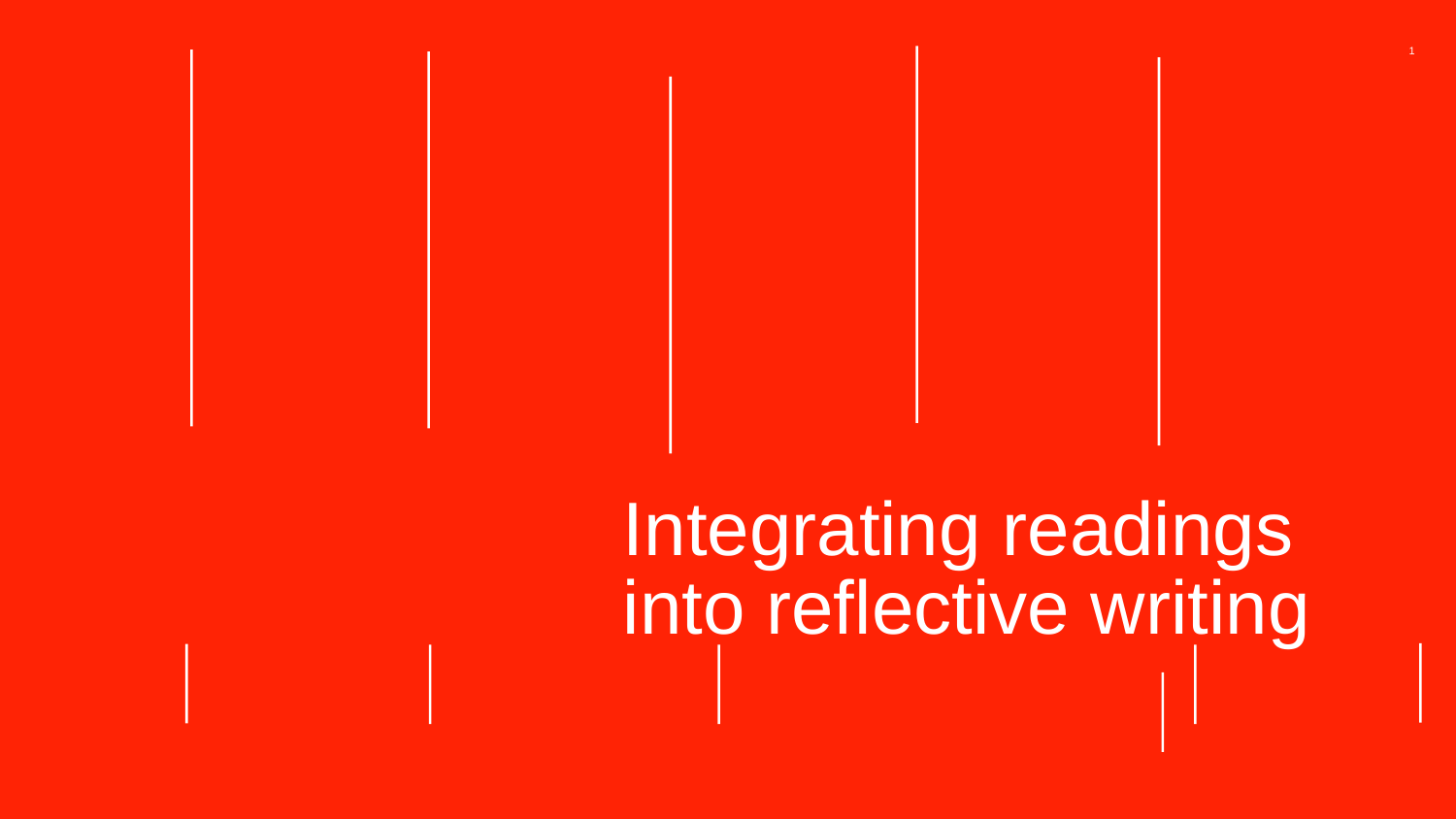# **Uses of readings in reflective writing**



- Readings can help explain the meaning of key terms or ideas
- Readings relate ideas to your personal experience
- Readings can challenge your ideas or justify your arguments

## **What are these readings being used for?**

Western democratic nations – a perception I held until I started this subject .'

- 'The readings this week challenged the idea of Spain as a unified country, not much different from other
- 'I used to believe it best to leave the wounds of the past to heal through the passing of time. However, reading about the recuperation of historical memory in Spain challenged my assumptions. Hadzelek's article on the 'Pact of Silence' made me realise that when the dramatic episodes of our past are silenced,



they may not vanish. They may be just simmering quietly under the surface.'



Readings (as films and other course materials) can be the trigger for a reflection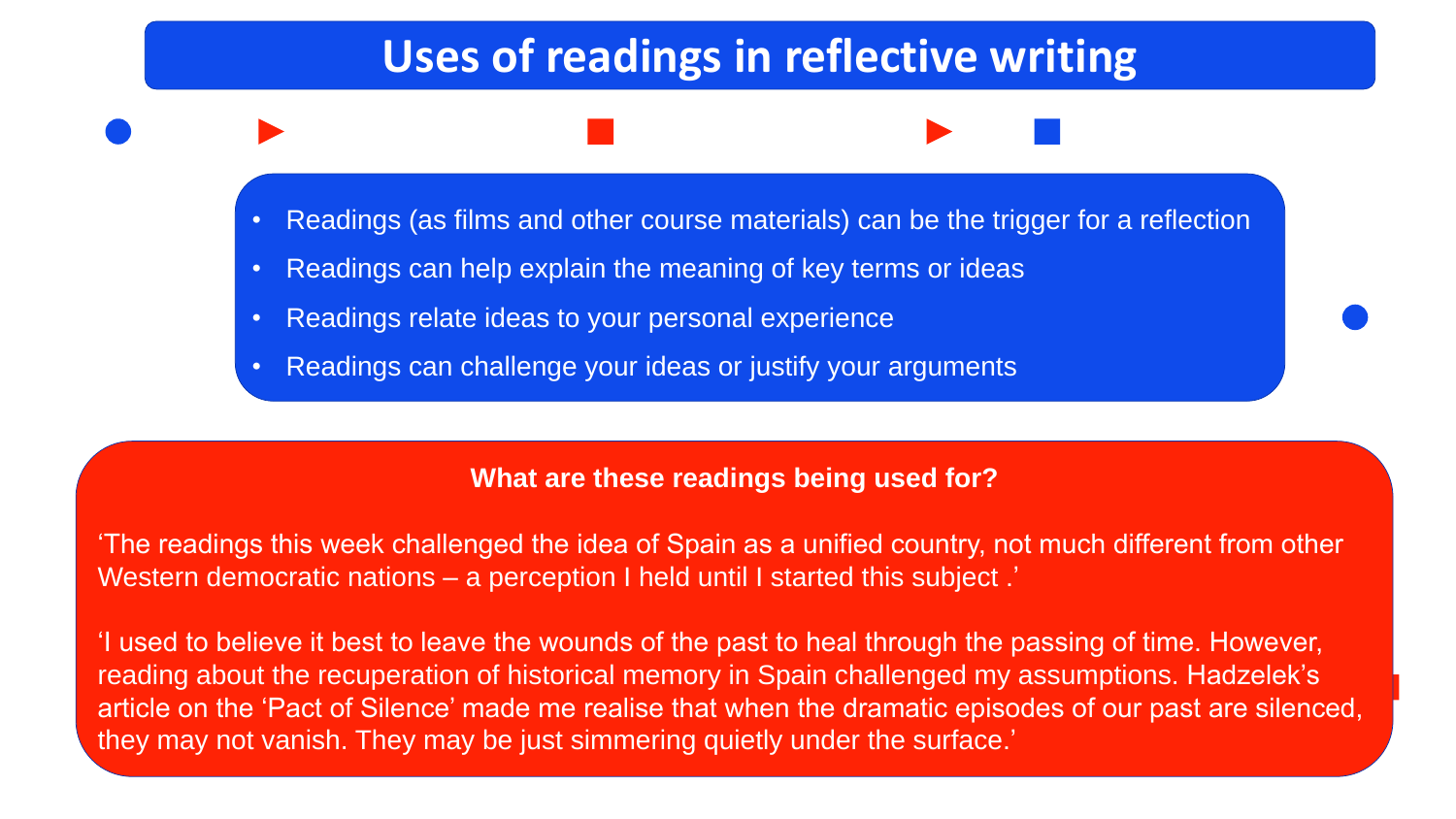# **Avoiding pitfalls**

## **Do's**

- Relate readings to the learning process
- Be selective
- Follow referencing conventions

## **What are the problems in this reflection?**

'Lueck et al. have examined the representation of asylum seekers in the Australian media through the analysis of two incidents in 2009, the Oceanic Viking and the Jaya Lestari 5. They argue that media representations of asylum seekers are compatible with both neoliberal and nationalist discourses. They demonstrate that discourses concerning asylum seekers can be both related to the necessity of protecting the borders of the nation-state and neoliberal in the appeal to protect the economic rights of the Australian citizens. I had never truly thought of that.'

## **Think**

Was a reading the event that triggered your reflection? Did it provide arguments for your reflection?

- Did it explain a key idea?
- Did it change your views on a given topic?
- Did it illuminate a personal experience?
- Did it trigger a personal reaction?

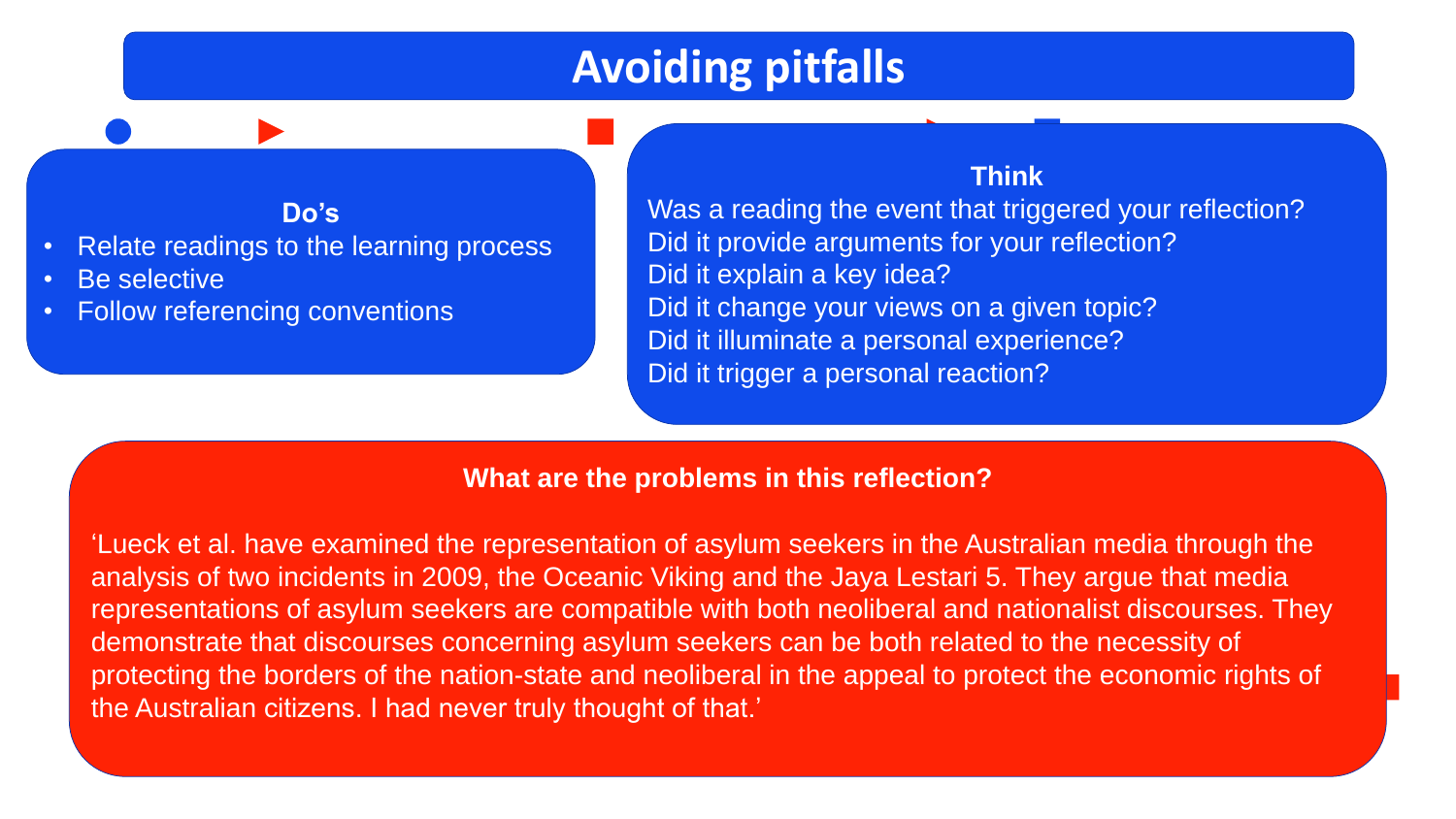

# Writing reflectively

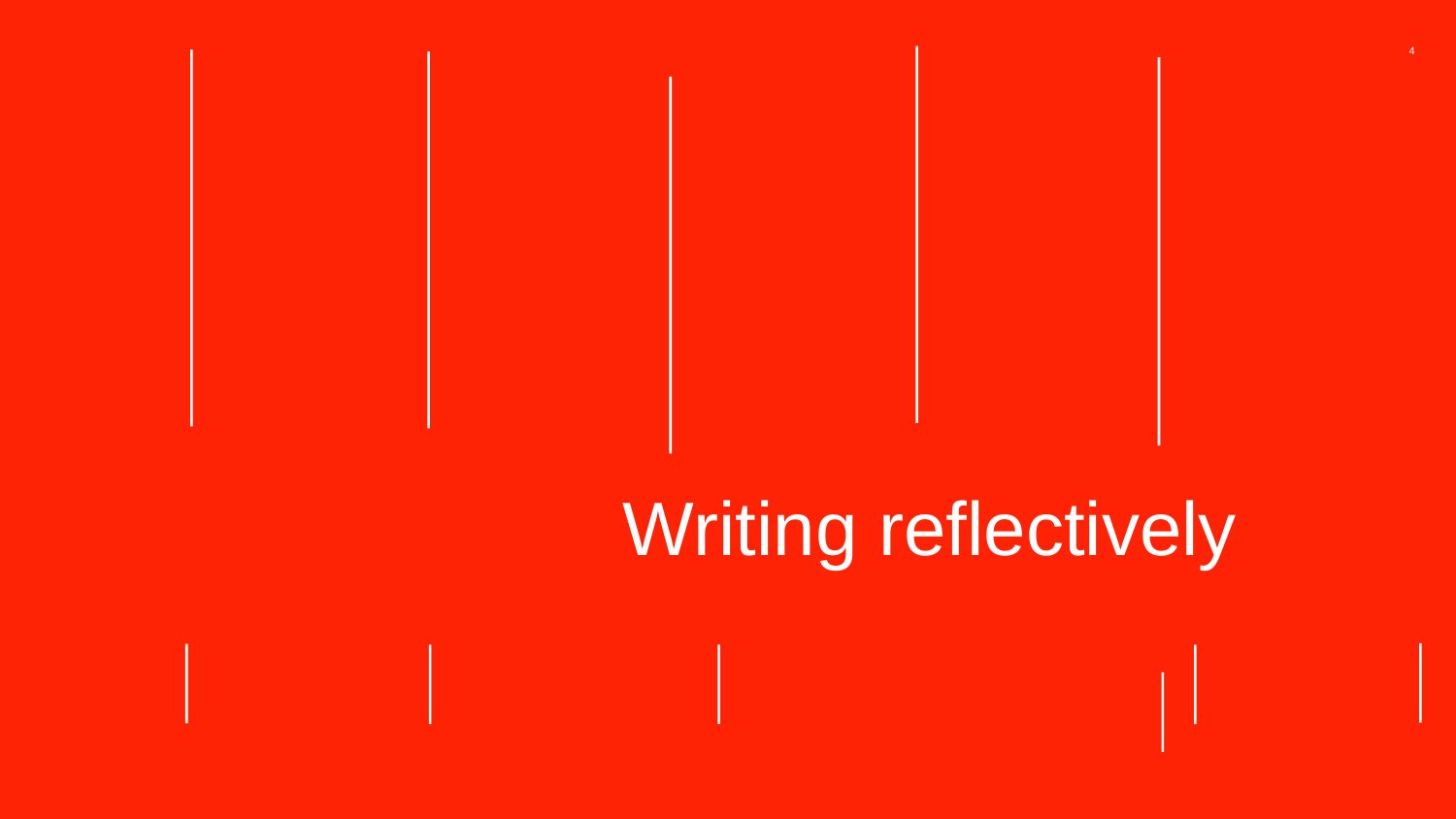5

'**I came across** a line in a book in which **a historian argued** that, long ago, during the slavery era, black people and white people had defined their identities in opposition to each other. **The revelation to me** was not that black people had conceived of their identities in response to ours, but that our white identities had been composed in conscious objection to *theirs*. **I'd had no idea that** we had ever had to define our identities at all, because to me, white Americans were born fully formed, completely detached from any sort of complicated past. **Even now, I can remember** that shiver of recognition that only comes when you learn something that expands, just a tiny bit, your sense of reality. **What made me angry was** that this revelation was something about who I *was*. How much more did I not know about myself?'

Hansen, S. (2017) 'Unlearning the Myth of American Innocence' *The Guardian* 08/08/2017

# **Structuring reflections**



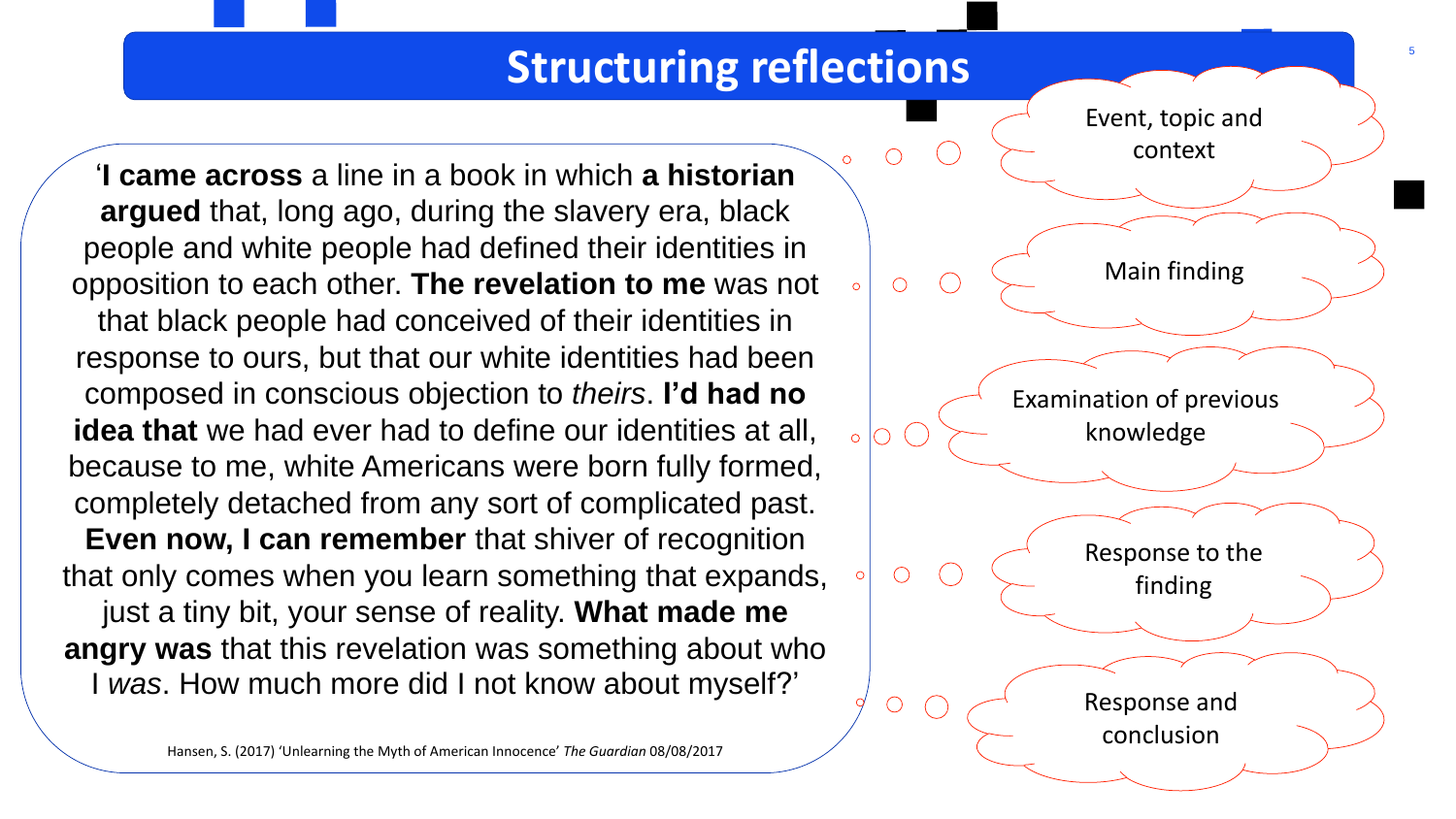## What are the main differences between genres?

### **REFLECTIVE WRITING ESSAY WRITING**

How do you express **change?** How do you relate learning to your **personal experience**?

| 'I came across a line in a book in which a<br>historian argued that, long ago, during the<br>slavery era, black people and white people had<br>defined their identities in opposition to each<br>other. | The book examines the<br>white identities in mutua<br>slavery era.               |
|---------------------------------------------------------------------------------------------------------------------------------------------------------------------------------------------------------|----------------------------------------------------------------------------------|
| The revelation to me was not that black people<br>had conceived of their identities in response to<br>ours, but that our white identities had been<br>composed in conscious objection to theirs.        | The discussion revolves<br>white identities were cor<br>objection to black peopl |

Halliday, M.A.K. 2004, *An Introduction to Functional Grammar* London, Hodder Headline 3<sup>rd</sup> ed. p. 172



Time markers Verbs of seeing, thinking, feeling Expressing relations



definition of black and al opposition during the

s around the idea that mposed in conscious le's identities.

# **Linguistic expression**